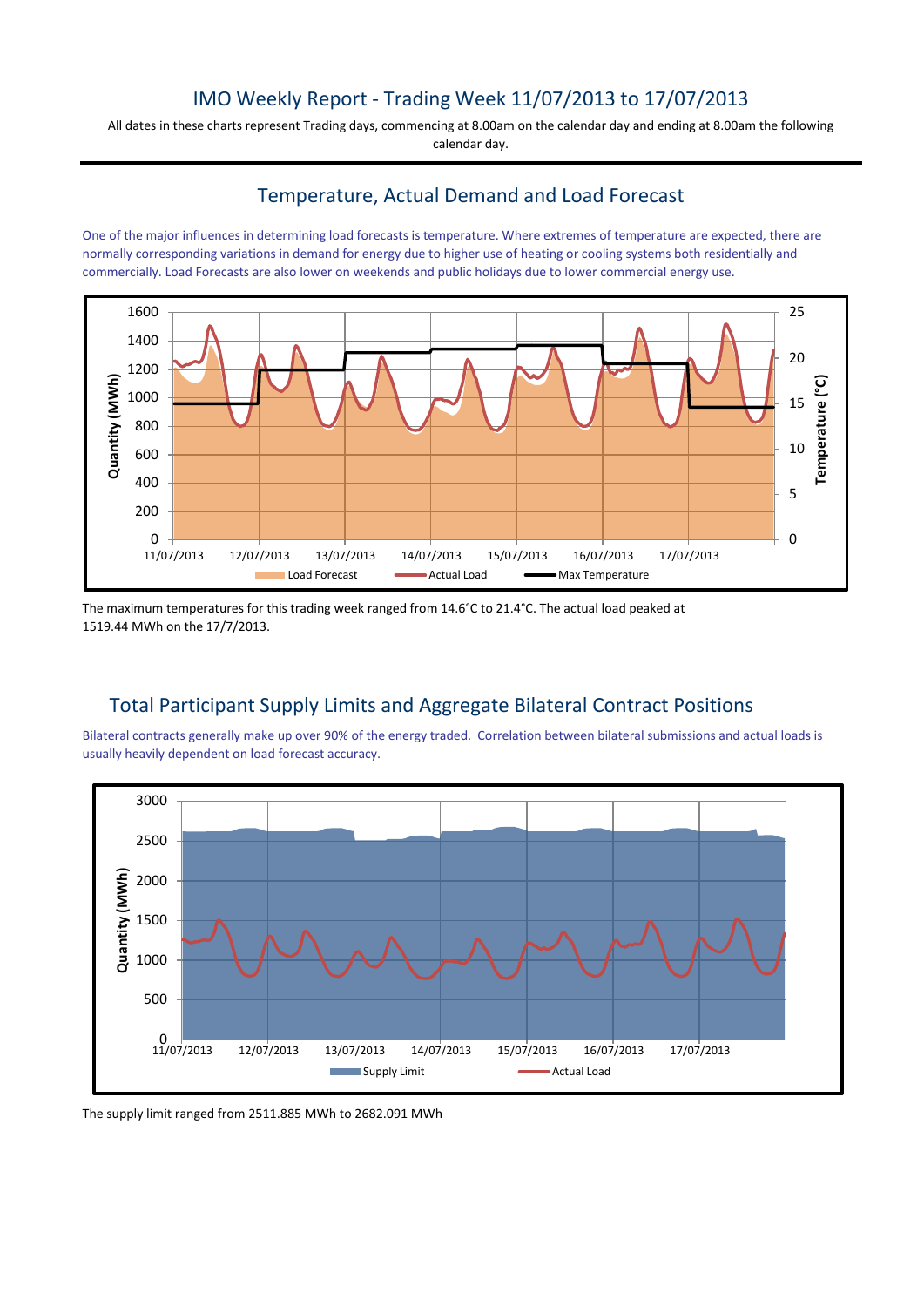#### Net Balancing Market Trades

Bilateral contracts and STEM trading are generally based on the forecast energy requirements of Participants. When the forecast requirements are higher or lower than the actual requirements for a day, this Market energy must be bought and sold in the balancing mechanism. This graph shows the estimated net balancing trades.



The majority of the balancing activity this week occurred within Balancing Supply. The maximum balancing demand for the week reached 60.583 MWh on the 11/7/2013. The maximum balancing supply for the week reached -211.658 MWh on the 12/7/2012.

# Total Traded Energy

This chart represents a comparison between the total net energy that is traded in Bilateral Contracts, the STEM and the balancing mechanism. Balancing Supply represents cases in which the total contract position is greater than the demand and customers must supply energy back to balancing. Balancing Demand represents cases in which the total contract position is less than the demand and customers must purchase energy from balancing.



Total balancing supply equalled -16673.94 MWh whereas total balancing demand equalled 899.11 MWh. The Total STEM Traded quantity was 19518.933 MWh, with the STEM Clearing Quantity ranging between 6.058 MWh and 127.488 MWh.